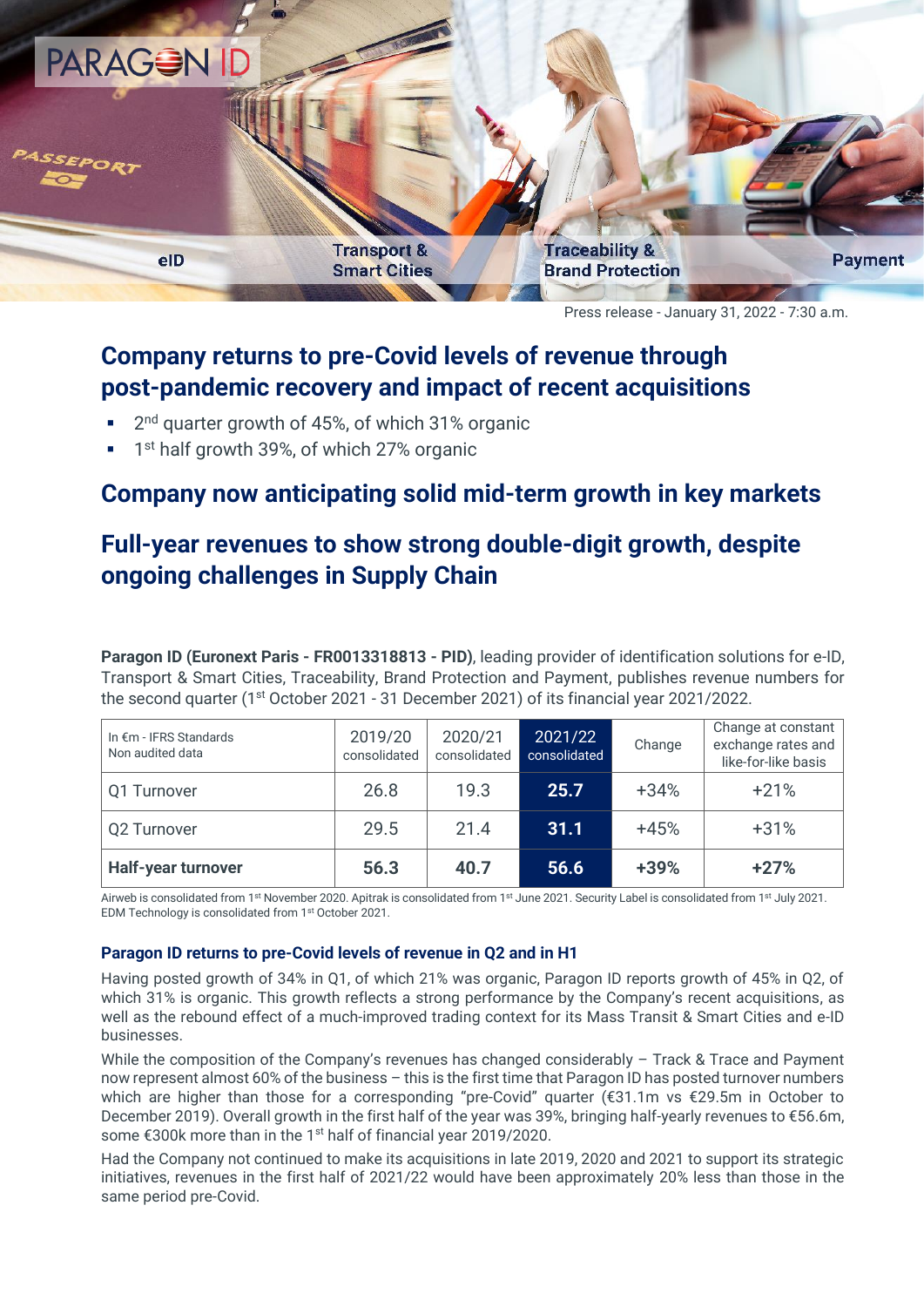#### **Company anticipating solid mid-term growth having pursued its strategic initiatives during Covid-19**

Over the last twenty-four months, Paragon ID focused investment of resources on its strategic initiatives in four key areas which now offer potential for solid growth over the mid-term.

In **Paymen**t, the Company continued to sign licensing agreements for its unique **Amatech** technology which enables high-end, metal credit cards to effect contactless payments. It has now concluded licences, directly and indirectly, with many of the world's largest card manufacturers. Growth in placements of these luxury cards continues to run at double-digits, each card a potential source of royalty revenue for Paragon ID. **Thames Card Technology**, an EMV (Eurocard MasterCard Visa) certified subsidiary of Paragon ID has invested in the machinery and teams to bring its own-manufactured range of metal cards to market in the current calendar year.

In **IoT for Retail**, Paragon ID doubled its manufacturing capacity, at its Argent-sur-Sauldre factory, for the manufacture of RFID inlays destined for this market. The recent mergers of certain competitors in this field has created an opportunity for Paragon ID to become a preferred alternative supplier for very large volumes of RFID tags, destined to enable the Internet of Things.

In Real Time Locating Systems (RTLS), the acquisition of **Apitrak** in May 2021 has enabled Paragon ID to accelerate its delivery of a scalable, cloud-based version of its RFID Discovery platform, the UK's leading solution for tracking equipment and patients in the medical sector. Deployments of RTLS technology have also been made in France and in various industrial environments. Industry 4.0, deployment of robotics and IoT are all driving demand for performant RTLS platforms.

Paragon ID purchased an additional 30% of the capital in **airweb**, France's leading Digital Mobile Ticketing platform, in November 2020. **airweb** provides Digital Mobile Ticketing to 43% of those French transportation agencies which have, to date, adopted a digital ticketing solution. Environmental considerations and the desire of operators to minimise physical contact between their employees and passengers, has accelerated the demand for digital mobile ticketing and for other contactless means of payment for travel, notably through the deployment of complete "Account-Based-Ticketing" solutions (see below).

#### Strong 2<sup>nd</sup> quarter growth from strategic initiatives and rebound effect of progressive normalization in **core business**

All of Paragon ID's activities recorded strong growth throughout the 1<sup>st</sup> half of the 2021/2022 financial year. The more traditional activities of Mass Transit & Smart Cities and e-ID benefited from a rebound effect, having suffered very sharp declines during the worst of the pandemic. Payment and Track & Trace enjoyed organic growth from new business wins, as well as the benefit of the integration of Apitrak (consolidated since June 2021) and Security Label (consolidated since July 2021).

Applications of Paragon ID's technologies in **Track & Trace** posted growth in revenues of +57% in the 1<sup>st</sup> half of 2021/22. Demand for tags and labels in industrial environments continues to grow. Revenues from new installations of RFID Discovery's Real Times Locating Systems (RTLS) platform were in line with an ambitious plan, accumulating new sources of recurring revenues for the future.

The Company's acquisition of **Security Label**, a leading provider of baggage tags and other material for the aviation sector, has proven to be well timed. Revenues from Security Label in the first half of the year exceeded those for its previous twelve months, permitting it to report its first profits since Covid-19 arrived in Europe.

Also in **Track & Trace**, Paragon ID's strategic initiative in **IoT for Retail** progressed well, with material orders being received during the period. Following the Company's certification by ARC for the supply of UHF RFID tags to the US market, Paragon ID has now received millions of dollars in orders from this sector, for delivery over the course of this calendar year, subject to availability of the requisite electronic components.

Payment-related activities generated 24% of Paragon ID's revenues in the 1<sup>st</sup> half of the financial year 2021/2022¸ growing by 9% in the period. **Thames Card Technology**, which was acquired by Paragon ID in November 2019, continued to win new business in loyalty and gift cards, as well as in payment cards. Having already launched its range of environmentally-friendly payment cards, Thames Card Technology is now focused on bringing to market its own metal payment card, using Amatech contactless technology and hopes to have its first products certified before the end of this financial year.

Revenues from the licensing of Amatech's intellectual property in contactless technology continues to grow steadily, underpinning recurring revenues and profit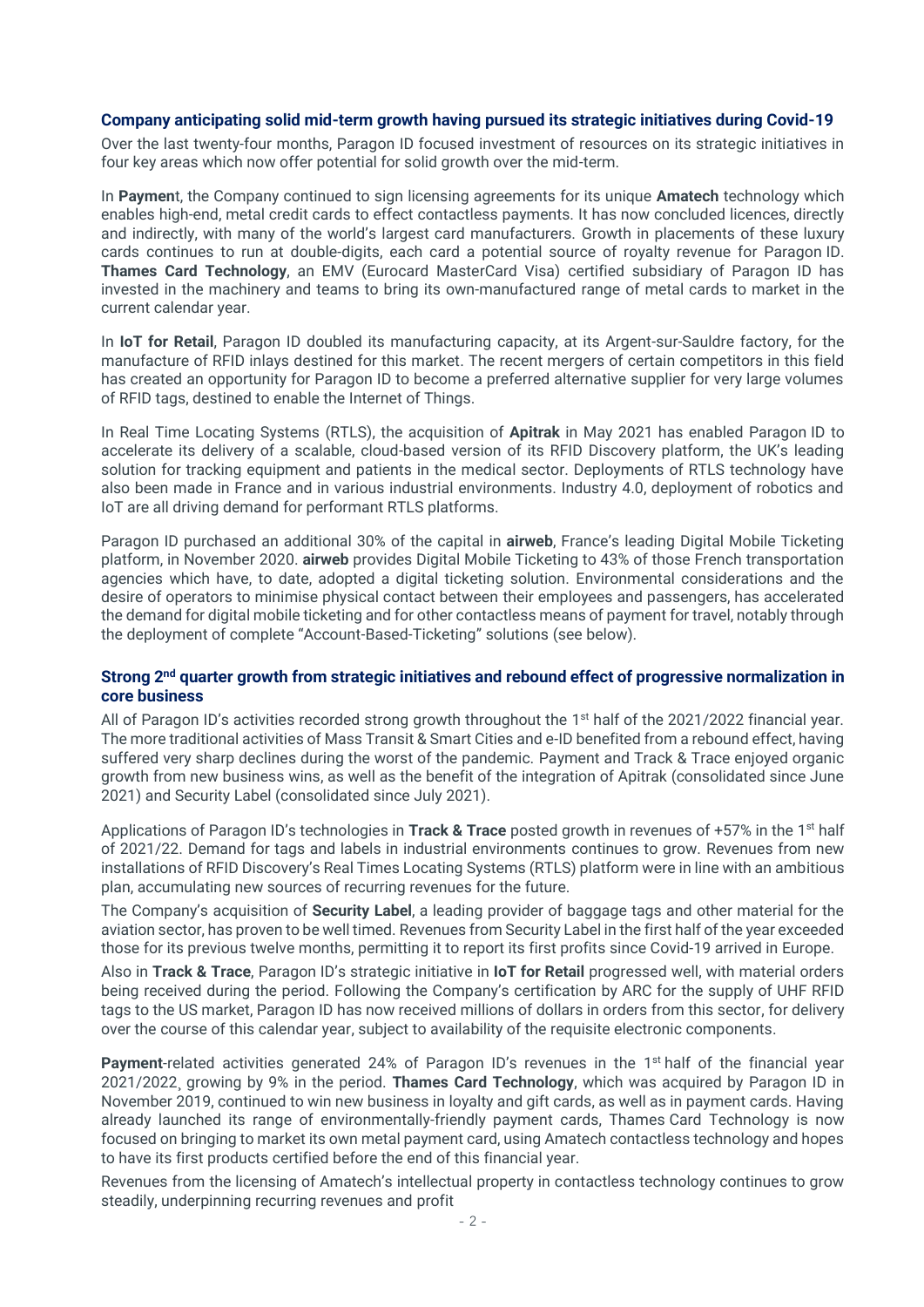Having posted growth in Q1 of 28%, **Mass Transit & Smart Cities** revenue grew 76% in Q2 2021/2022, totalling €19.0 million in the 1<sup>st</sup> half and representing 34% of total turnover.

Usage of Mass Transit systems across the world has progressively increased as commuters return to the workplace, prompting clients to order tickets and smart cards for their networks.

Growth also included the first contributions from the acquisition in October 2021 of the business and assets of EDM (in Chapter 11), the US' largest manufacturer of tickets and smart cards for Mass Transit systems, as well as the impact of the consolidation of airweb, the leading Digital Ticketing platform. Inorganic growth accounted for approximately one-third of the total growth in Mass Transit & Smart Cities revenues in the 1<sup>st</sup> half. Paragon ID recently made its first deployments of global "Account-Based-Ticketing" solutions where the Company provides an operator with all of the hardware (validators), IT platforms and ticketing media (including the airweb-based solution).

In **e-ID**, sales of RFID components for passports and other secure documents increased 33% in the six months to 31 December 2021, reflecting the progressive normalization of demand for new passports across the world. Revenues from these activities now represent 7% of the total turnover.

During the period, Paragon ID received its first significant orders for its new range of polycarbonate products for passports and identity cards. Deliveries of these products will occur throughout the rest of the calendar year 2022, subject to availability of chips and other components.

#### **Revision of full-year 2021/22 revenue target**

Paragon ID announces that it now expects to report solid double-digit growth for the full financial year 2021/2022.

Recent relaxation of Covid-related restrictions across most of the Company's geographies creates a context which will benefit all of its key activities.

The ongoing shortage of chips will slow this growth but there is visibility of adequate supply, between now and the end of the current financial year, to ensure that the vast majority of orders will be fulfilled.

The expected growth will also be underpinned by the contributions from its recent acquisitions, all of which are benefiting from the more favourable trading environment.

#### **Strategic initiatives and organisation**

A new organization is being put in place in Paragon ID to ensure that appropriate managerial focus is brought to bear on the major sources of growth for the business.

The Company has nominated Mr François Gauthier as its Chief Industrial and Supply Chain Officer, with specific responsibility to adapt, build and deploy the industrial footprint and supply chains required to respond to current demand, especially in the domain of IoT Retail.

More specifically, in the area of IoT Retail, Paragon ID recently announced the recruitment of Mr Ray Freeman as VP Research & Development IoT Technologies. With more than 25 years' experience in RFID in companies such as Gemplus, HID Global and Smartrac Technology, Ray is a recognized thought leader in the industry.

Paragon ID announces that it has promoted Mr Christophe Peix as its worldwide Head of Mass Transit & Smart Cities with the responsibility of developing the Company's Account-Based-Ticketing platforms and the Company's transformation to a Platform and Services Provider in Mass Transit & Smart Cities.

#### **Clem Garvey, CEO of Paragon ID comments**

"Everyone in Paragon ID is delighted to see the Company return to levels of revenue comparable to those we generated prior to the pandemic impacting on our markets, bearing in mind that this is, in large part, due to the successful integration of our more recent acquisitions.

Our traditional businesses in Mass Transit & Smart Cities and e-ID are rebounding from the massive losses in revenues they suffered over the last two years and our new offers in these markets are showing early signs of success. Nonetheless, we remain vigilant with regard to the probability that the pandemic has definitively changed the way people work, the way they travel and how they pay for their journeys.

I would like to pay tribute to the teams of people in Paragon ID who have worked so hard over the last two years to bring the Company back to revenues consistent with those we used to report prior to the arrival of Covid-19 in our midst."